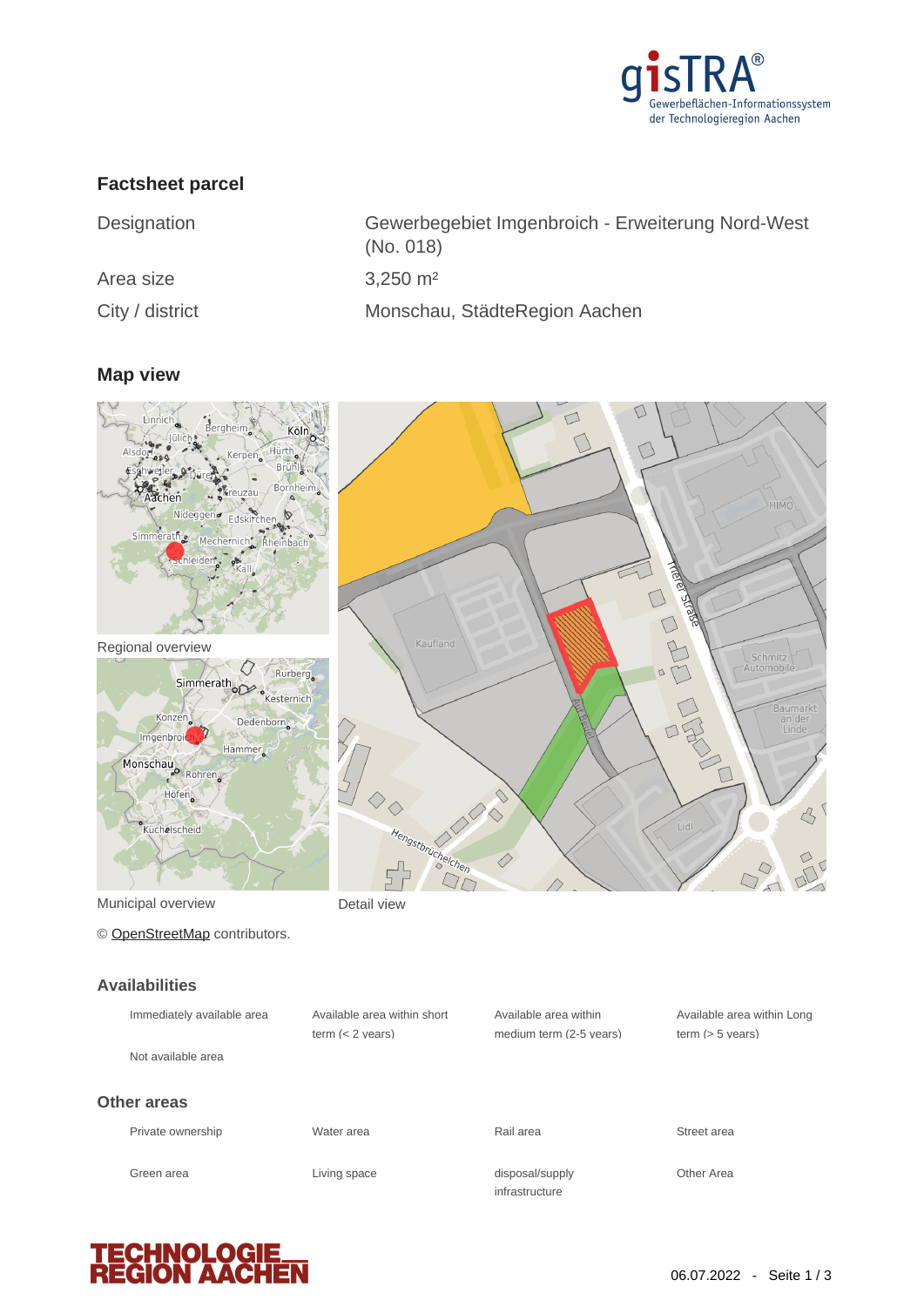

### **Parcel**

| Area size        | $3,250 \text{ m}^2$                            |
|------------------|------------------------------------------------|
| Price            | On Demand                                      |
| Availability     | Available area within short term $(< 2$ years) |
| Area designation | Commercial zone                                |
| <b>Divisible</b> | Yes                                            |
| 24h operation    | No.                                            |

## **Commercial zone**

| Location                  | <b>Outskirts</b> |
|---------------------------|------------------|
| Industrial tax multiplier | 407.00 %         |
| Regional important?       | Yes              |



Erreichbarkeit in 20 Minuten: 35.000 Einwohner

# **Transport connections**

|         |                           | <b>Distance</b> |       |
|---------|---------------------------|-----------------|-------|
|         |                           | [km]            | [min] |
| Freeway | A <sub>3</sub>            | 23.8            | 27    |
| Highway | <b>B258</b>               | 0.1             |       |
|         | <b>Bushaltestelle</b>     | 0.7             | 2     |
| Airport | Liege                     | 67.0            | 59    |
|         | Maastricht-Aachen         | 74.1            | 52    |
| Port    | Liège (B)                 | 54.4            | 53    |
|         | Binnenhavenweg Stein (NL) | 69.8            | 50    |
| Railway | AC-Hbf                    | 27.7            | 30    |
|         | Köln-Hbf                  | 101.0           | 70    |

# **Information about Monschau**